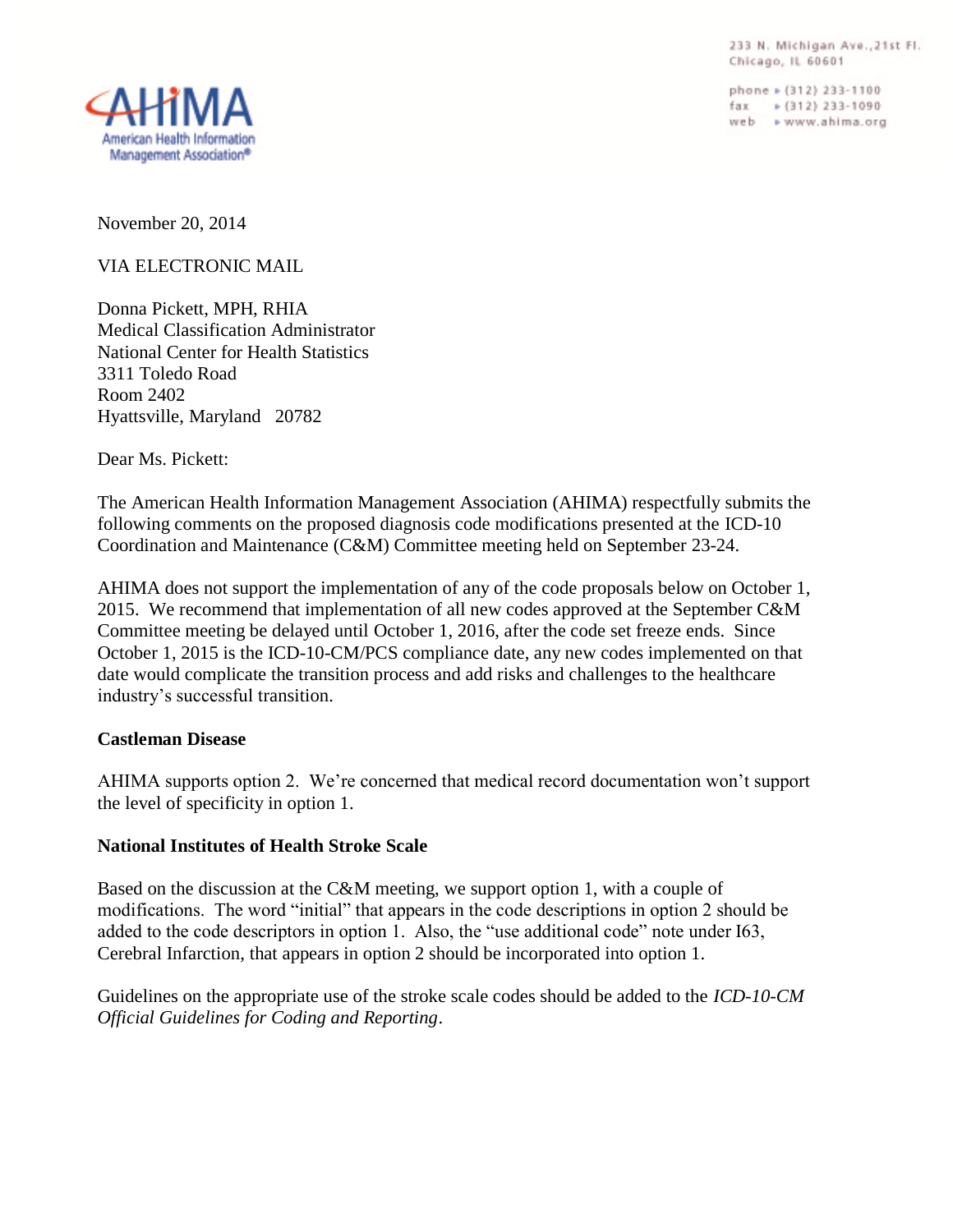#### **Cryopyrin-Associated Periodic Syndromes and Other Autoinflammatory Syndromes**

We support the proposed creation of new codes for Cryopyrin-Associated Periodic Syndromes and other autoinflammatory syndromes.

#### **Dental Terms**

Regarding the proposed addition of an inclusion term for pregnancy-associated gingivitis under code K05.1, Chronic gingivitis, consideration should be given to creating a code for pregnancy-associated gingivitis to the Obstetrics chapter. Currently, "Pregnancy, complicated by, dental problems" is indexed to O99.61-.

If it is decided to classify pregnancy-associated gingivitis to subcategory K05.1 rather than creating a code in the Obstetrics chapter, a "use additional code" note should be added under subcategory O99.61. It would also be useful to indicate under subcategory K05.1 that for pregnancy-associated gingivitis, a code from subcategory O99.61 should be sequenced first.

AHIMA supports the other proposed dental code modifications.

#### **Mastocytosis sand Certain Other Mast Cell Disorders**

AHIMA is concerned about the proposed expansion of codes for mastocytosis and certain other mast cell disorders. The proposed code expansion is quite extensive, and it is not clear why this level of detail is needed in a classification system. This level of detail may not typically be documented in medical records, resulting in the non-specific codes being used much of the time.

#### **Dyspareunia**

Although we do not object to the proposed new codes for dyspareunia, we do have some concerns that medical record documentation will not typically support this level of detail.

#### **Incontinence**

We support the proposed new codes for urinary incontinence and the addition of an inclusion term under code N39.42, Incontinence without sensory awareness. We agree with the suggestion made at the C&M meeting to remove the parentheses around the word "urinary" in proposed code N39.492 and in the inclusion term under code N39.42. We further support the suggestion that an Excludes note be added under code F98.0, Enuresis not due to a substance or known physiological condition.

#### **Difficulties with Micturition**

AHIMA supports the proposed code expansion for difficulties with micturition.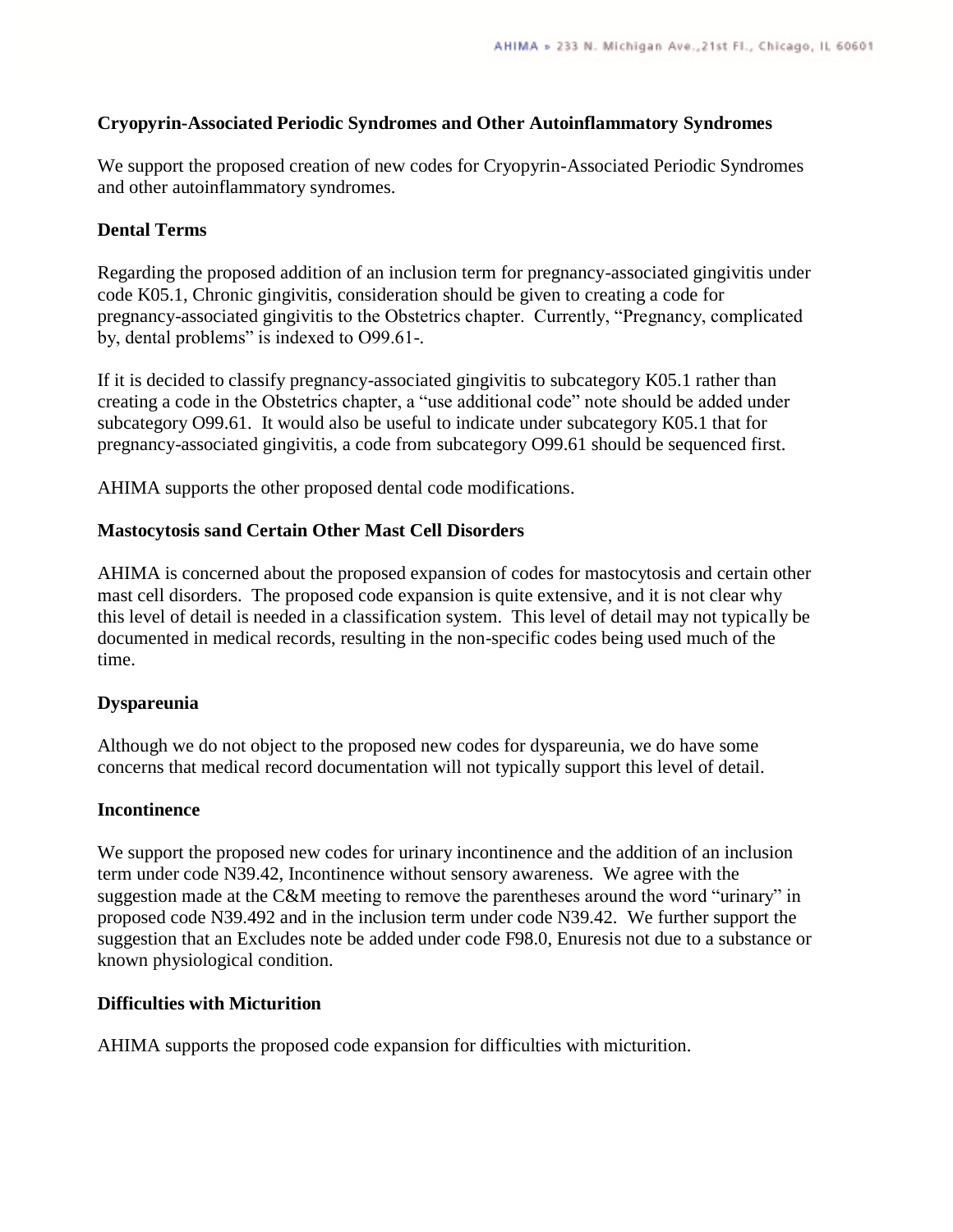#### **Irritable Bowel Syndrome with Constipation**

We support the creation of new codes for irritable bowel syndrome, along with a unique code for "mixed," as was suggested during the C&M meeting.

We also recommend that, if this proposal is approved, the title of code K58.9 be changed to "Irritable bowel syndrome, unspecified." Or, if there are types of irritable bowel syndrome that would still fall in an "other" category, perhaps the title of code K58.9 should be "Other and unspecified irritable bowel syndrome."

# **Chronic Idiopathic Constipation**

We support the creation of a code for chronic idiopathic constipation. We agree with the suggestion made during the C&M meeting to add "functional constipation" as an inclusion term under the new code.

How should a diagnosis of chronic constipation be coded? This diagnosis should be addressed in the index and through appropriate instructional notes to ensure accurate coding of chronic constipation without further specification.

# **Encounter for Observation and Evaluation of Newborn for Suspected Diseases and Conditions Ruled Out**

Although AHIMA supports creation of category Z05, we do not agree with the proposed instructional notes that limit the use of these codes to abnormal conditions unrelated to exposure from the mother or the birth process. In order to avoid confusion with the use of the Z05 codes versus codes in categories P00-P04, we recommend that the instructional note for categories P00-P04 be revised to eliminate the use of the P00-P04 codes for suspected conditions that have been ruled out. All suspected conditions in newborns that have been ruled out, regardless of whether or not the condition is related to exposure from the mother or birth process, should be classified to the proposed new category Z05.

# **Gestational Carrier**

We support the proposed new codes for gestational carrier. Since "surrogate" is the term commonly used for this situation, we recommend adding it as an inclusion term.

Is the intent to use proposed new code Z33.3, Pregnant state, gestational carrier, in conjunction with codes from the Obstetrics chapter? If so, we recommend that a "code first, if applicable" note be added under code Z33.3. If this code should not be used with complication of pregnancy codes, an Excludes1 note similar to the note under code Z33.1, Pregnant state, incidental, should be added under code Z33.3.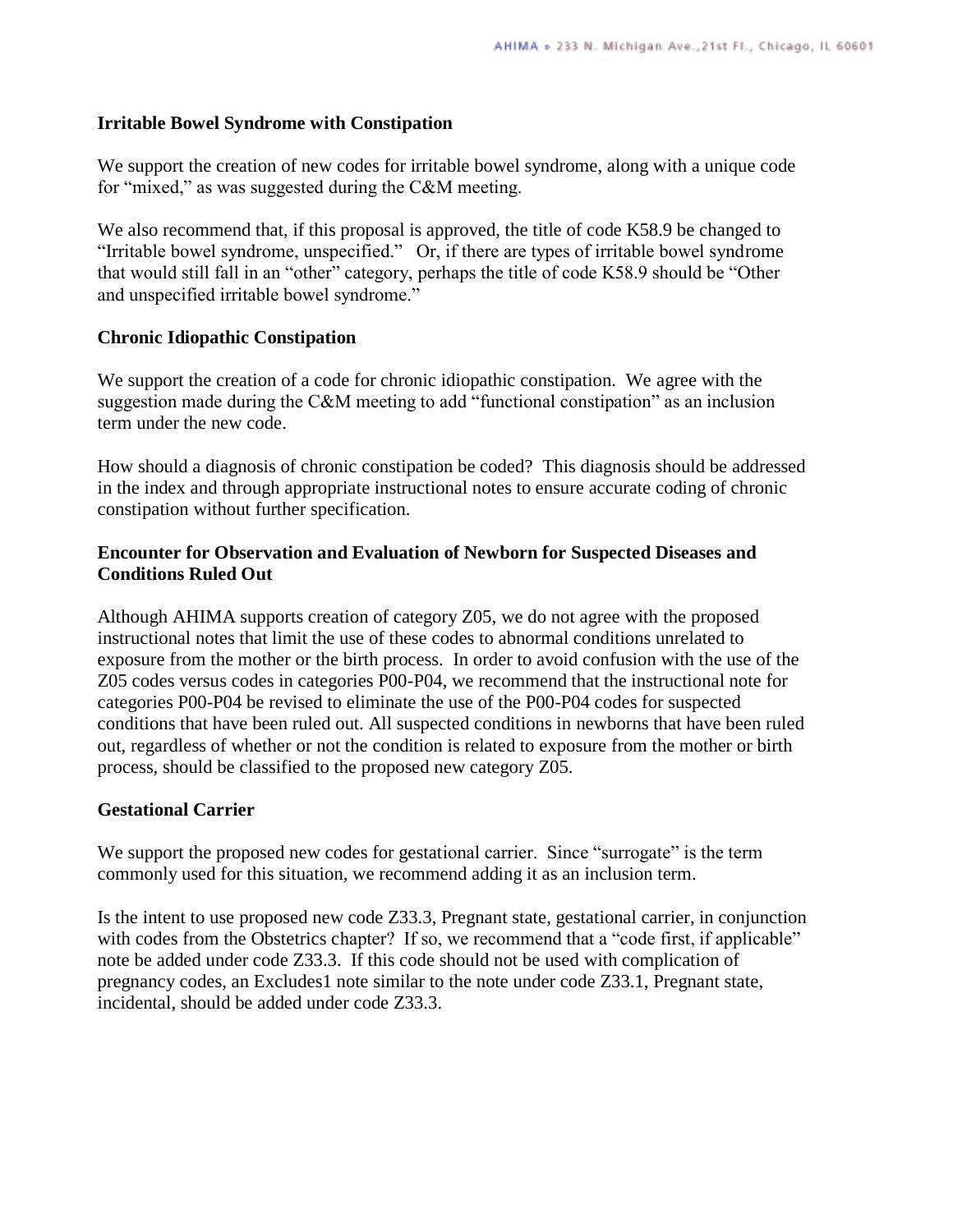# **Minimally Invasive Surgical Procedures Converted to Open**

AHIMA supports option 2, with one modification. We recommend that the phrase "minimally invasive" not be used in the subcategory or code titles, as there is no clear, uniform definition of "minimally invasive." The code titles should just focus on the fact that the procedure was converted from one approach to another.

We also recommend that consideration be given to revising the title of category Z53. Currently, this title suggests that a procedure or treatment was not carried out at all, and the existing codes in this category are consistent with this description. Conversion to another surgical approach is not the same as failure to carry out a procedure or treatment at all. So, in order to add this concept to category Z53, we believe a modification of the title of category Z53 would be appropriate.

# **Third Degree Laceration during Delivery**

We support the creation of new codes for third degree perineal lacerations during delivery.

# **Ectopic Pregnancy**

We support the expansion of ectopic pregnancy codes to capture multiple gestation pregnancy with co-existing ectopic and intrauterine pregnancies.

#### **Contraceptive Initial Encounter and Surveillance Codes**

AHIMA supports the proposed modifications of codes for initial encounter and surveillance for contraceptive devices.

# **Ovarian Cyst Laterality**

We support the expansion of the ovarian cyst codes to capture laterality.

# **Supervision of Pregnancy with History of Ectopic or Molar Pregnancy**

We support the proposal to separate supervision of pregnancy with history of ectopic or molar pregnancy into two separate subcategories in order to distinguish history of ectopic pregnancy from history of molar pregnancy.

#### **Sarcopenia**

We oppose creation of a new code for sarcopenia without the input of relevant medical specialty societies. Based on the discussion at the C&M meeting, the definition of this condition seems unclear and more clinical input is needed before approving a new code.

We agree with the comment made during the C&M meeting that if a new code is approved, the Excludes1 note proposed under code R53.1, Weakness, should be an Excludes2 note.